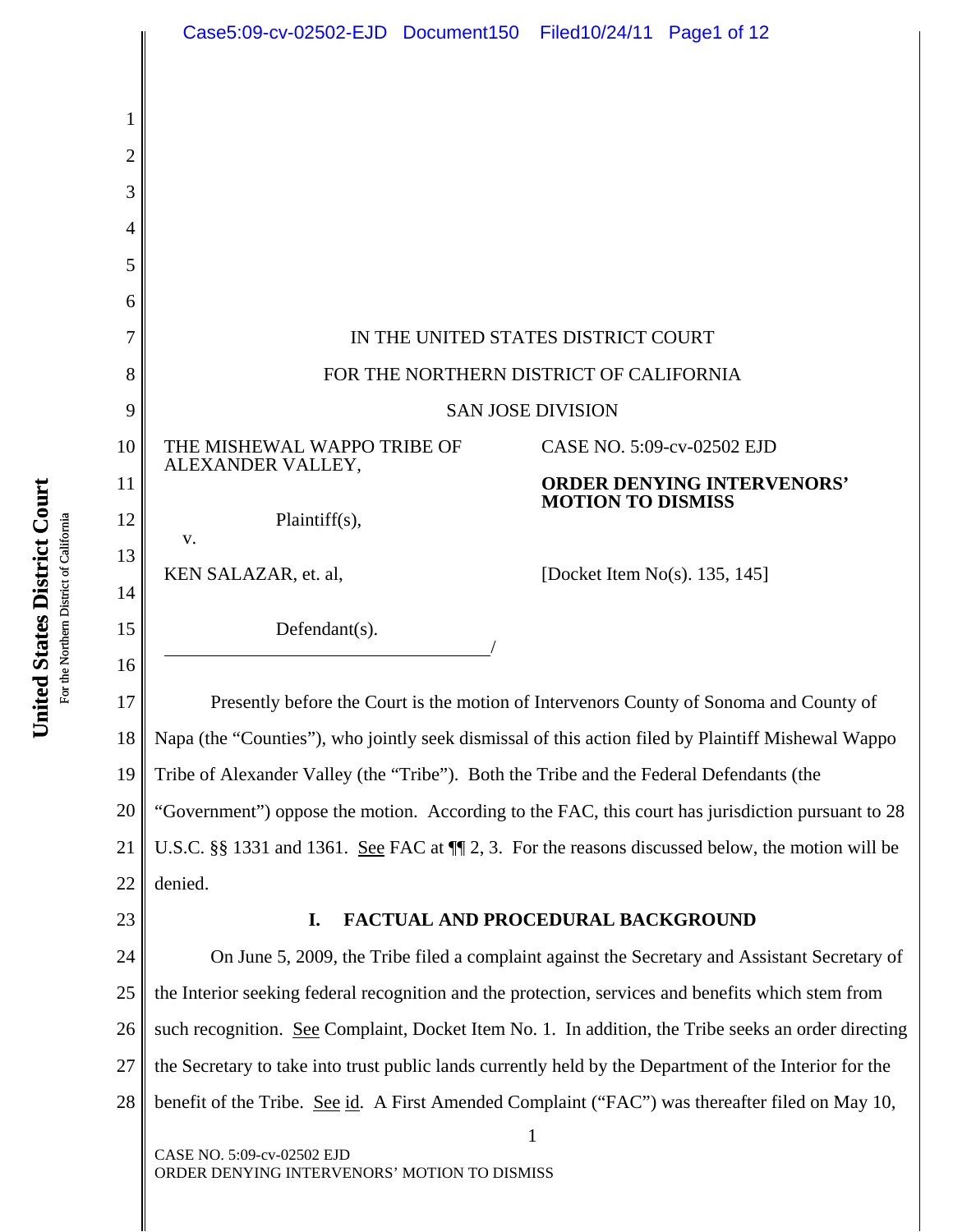2010. See FAC, Docket Item No. 49.

2 3 4 5 6 7 8 9 10 11 12 Pursuant to the allegations in the FAC, the Tribe's members are the descendants or successors in interest of the historic membership of Mishewal Wappo tribe, a group the federal government began to officially recognize as an Indian tribe in 1851 and for whose benefit the government held 54 acres of land in Sonoma County, commonly known as a rancheria. See id., at ¶¶ 5, 9, 10. The historic tribe was eventually terminated, along with 41 others, pursuant to the California Rancheria Act (the "Act"), which authorized the Secretary of the Interior to terminate certain rancherias in exchange for the installation of infrastructure and free title to rancheria assets. See id., at  $\P$  12, 13. Many of these tribes and their respective lands were the subject of a prior class action - Hardwick v. United States - in which a number of the formerly-terminated California tribes achieved restoration. See id., at ¶ 58. The Mishewal Wappo, although originally included in Hardwick, were dismissed without prejudice prior to resolution. See id., at ¶ 59.

13 14 15 16 17 18 In this companion action to **Hardwick**, the Tribe contends the process implemented by the Secretary was not compliant with the Act for a variety of reasons, and therefore did not result in an actual termination. The Tribe claims breach of fiduciary duty, violation of possessory interests, and a failure by the Secretary to comply with the Administrative Procedure Act ("APA), 5 U.S.C. § 500 et. seq. The Counties, having successfully intervened in this action on May 26, 2010, now seek to dismiss the FAC under Federal Rules of Civil Procedure  $12(b)(1)$ ,  $12(b)(6)$  and  $12(h)(3)$ .

19

20

1

## **II. LEGAL STANDARDS**

### **A. 12(b)(1) and 12(h)(3)**

21 22 23 24 25 26 27 A Rule 12(b)(1) motion challenges subject matter jurisdiction and may be either facial or factual. Wolfe v. Strankman, 392 F.3d 358, 362 (9th Cir. 2004). A facial 12(b)(1) motion involves an inquiry confined to the allegations in the complaint, whereas a factual  $12(b)(1)$  motion permits the court to look beyond the complaint to extrinsic evidence. Id. When a defendant makes a facial challenge, all material allegations in the complaint are assumed true, and the court must determine whether lack of federal jurisdiction appears from the face of the complaint itself. Thornhill Publ'g Co. v. General Tel. Elec., 594 F.2d 730, 733 (9th Cir. 1979).

28

When a defendant makes a factual challenge "by presenting affidavits or other evidence

2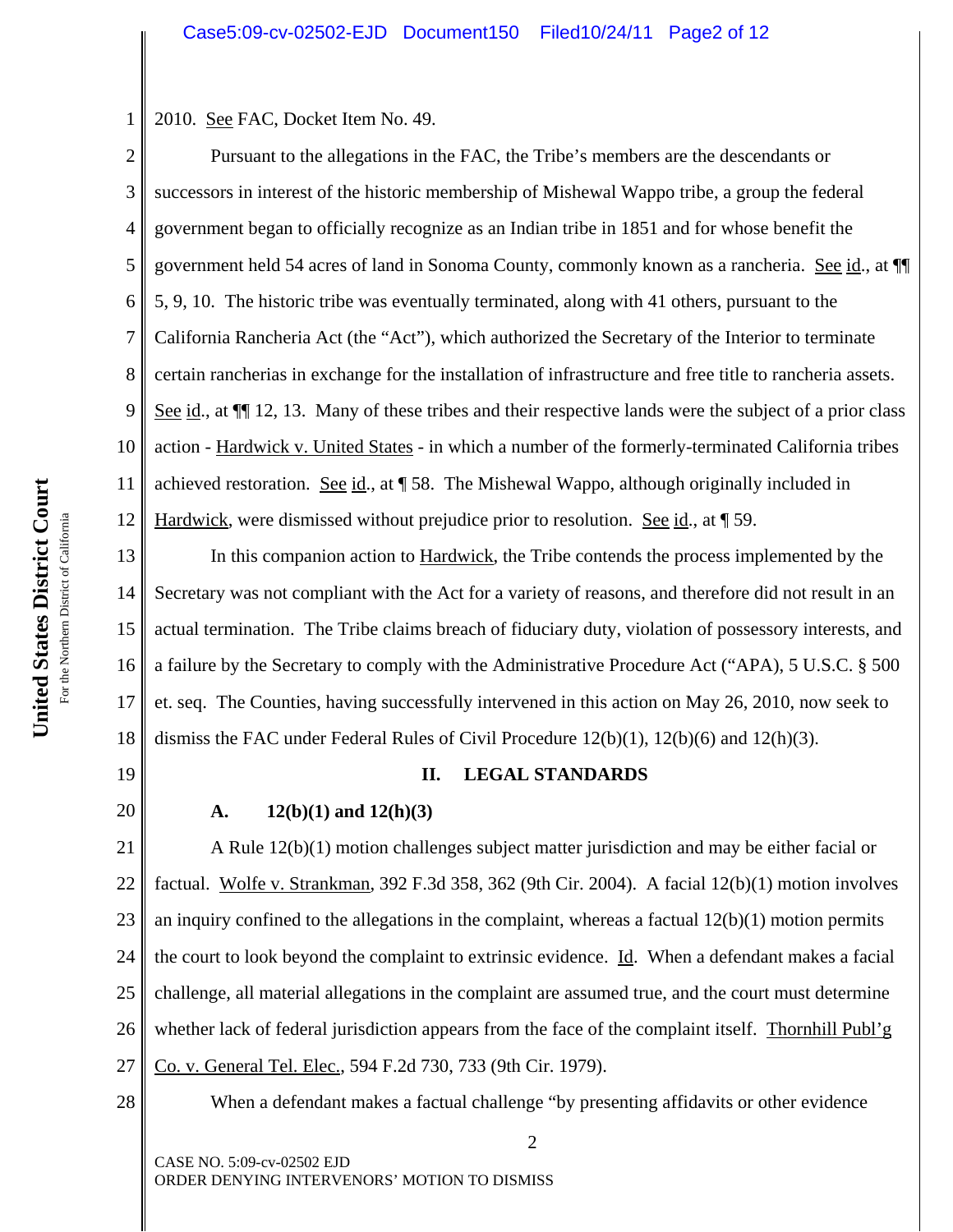### Case5:09-cv-02502-EJD Document150 Filed10/24/11 Page3 of 12

1 2 3 4 5 6 7 8 9 properly brought before the court, the party opposing the motion must furnish affidavits or other evidence necessary to satisfy its burden of establishing subject-matter jurisdiction." Safe Air For Everyone v. Meyer, 373 F.3d 1035, 1039 (9th Cir. 2004). The court need not presume the truthfulness of the plaintiff's allegations under a factual attack. White v. Lee, 227 F.3d 1214, 1242 (9th Cir. 2000); Augustine v. United States, 704 F.2d 1074, 1077 (9th Cir. 1983). However, in the absence of a full-fledged evidentiary hearing, disputes in the facts pertinent to subject-matter are viewed in the light most favorable to the opposing party. Dreier v. United States, 106 F.3d 844, 847 (9th Cir. 1996). The disputed facts related to subject-matter jurisdiction should be treated in the same way as one would adjudicate a motion for summary judgment. Id.

10 11 Similarly, Federal Rule of Civil Procedure 12(h)(3) requires dismissal "[i]f the court determines at any time that it lacks subject-matter jurisdiction."

### **B. 12(b)(6)**

13 14 15 16 17 18 19 20 21 Federal Rule of Civil Procedure 8(a) requires a plaintiff to plead each claim with sufficient specificity to "give the defendant fair notice of what the...claim is and the grounds upon which it rests." Bell Atlantic Corp. v. Twombly, 550 U.S. 544, 555 (2007) (internal quotations omitted). A complaint which falls short of the Rule 8(a) standard may be dismissed if it fails to state a claim upon which relief can be granted. Fed. R. Civ. P. 12(b)(6). "Dismissal under Rule 12(b)(6) is appropriate only where the complaint lacks a cognizable legal theory or sufficient facts to support a cognizable legal theory." Mendiondo v. Centinela Hosp. Med. Ctr., 521 F.3d 1097, 1104 (9th Cir. 2008). Moreover, the factual allegations "must be enough to raise a right to relief above the speculative level" such that the claim "is plausible on its face." Twombly, 550 U.S. at 556-57.

22 23 24 25 26 27 28 When deciding whether to grant a motion to dismiss under  $12(b)(6)$ , the court generally "may not consider any material beyond the pleadings." Hal Roach Studios, Inc. v. Richard Feiner & Co., 896 F.2d 1542, 1555 n. 19 (9th Cir. 1990). The court must accept as true all "well-pleaded factual allegations." Ashcroft v. Iqbal, --- U.S. ----, 129 S.Ct. 1937, 1950 (2009). The court must also construe the alleged facts in the light most favorable to the plaintiff. Love v. United States, 915 F.2d 1242, 1245 (9th Cir. 1988). "[M]aterial which is properly submitted as part of the complaint may be considered." Twombly, 550 U.S. at 555. But "courts are not bound to accept as true a legal

CASE NO. 5:09-cv-02502 EJD ORDER DENYING INTERVENORS' MOTION TO DISMISS

12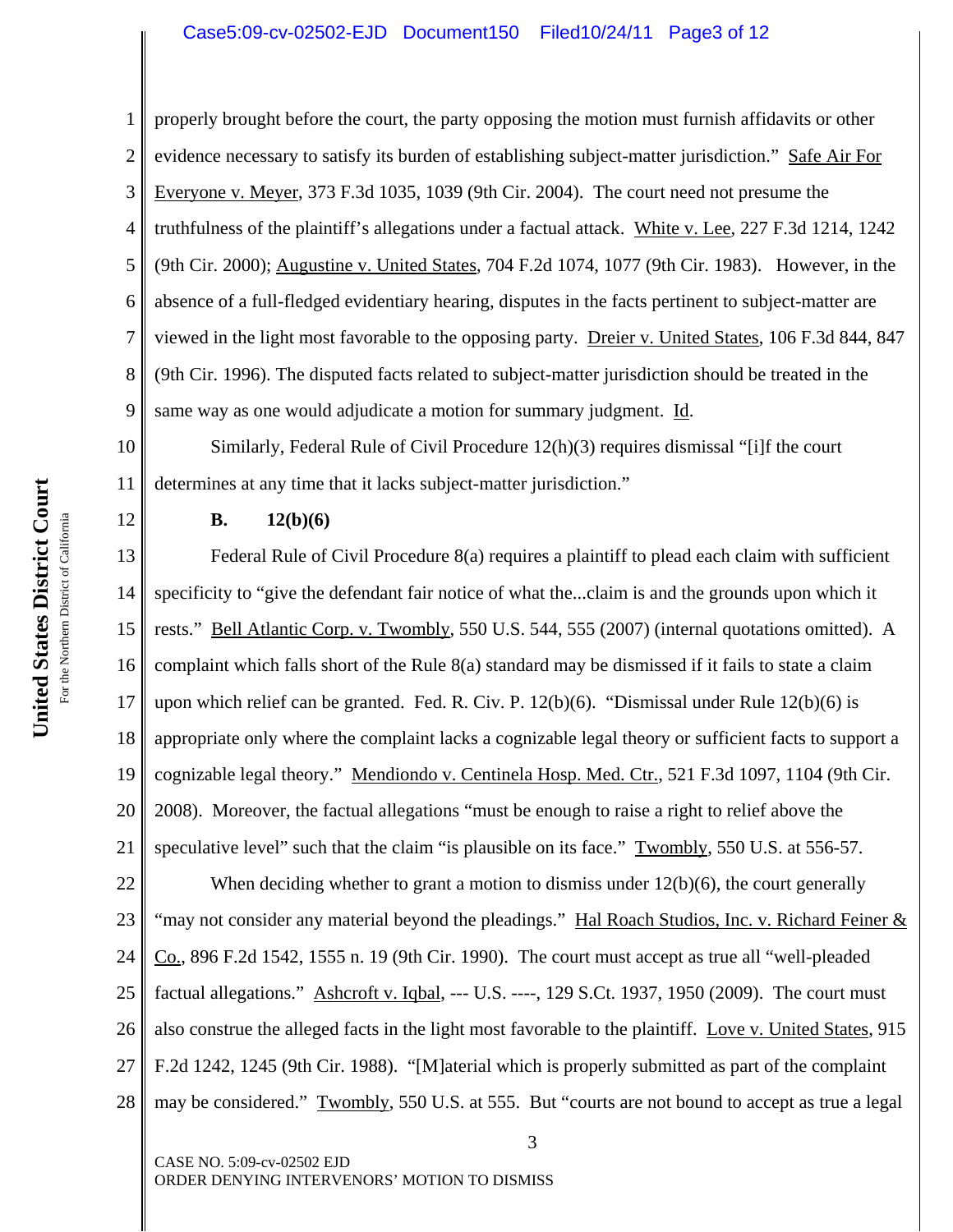1 conclusion couched as a factual allegation." Id.

### 2

### **III. DISCUSSION**

3 4 5 6 7 8 The Counties raise several theories in support of dismissal. As the court understands it, the Counties argue under  $12(b)(1)$  and  $12(h)(3)$  that: (1) the Tribe lacks standing, (2) the Tribe's claims are barred by a jurisdictional statute of limitations, (3) the issues constitute a non-justiciable political question, and  $(4)$  the Tribe has failed to exhaust administrative remedies. Under  $12(b)(6)$ , the Counties argue the Tribe's claims are barred by the equitable doctrine of laches.<sup>1</sup> Each of these arguments are discussed below in turn.

## **A. Standing**

# 10

9

## **1. Legal Standard**

11 12 13 14 15 16 17 Federal court jurisdiction is limited to the adjudication of "cases" and "controversies." U.S. Const., Art. III.<sup>2</sup> This limitation, known as the requirement of "justiciability," manifests itself through a number of basic legal principles. One of those principles is the requirement that the plaintiff have standing. See Lujan v. Defenders of Wildlife, 504 U.S. 555, 560 (1992) ("[T]he core component of standing is an essential and unchanging part of the case-or-controversy requirement of Article III."). The essential question is "whether the particular plaintiff is entitled an adjudication of the particular claims asserted." Allen v. Wright, 468 U.S. 737, 752 (1984).

18 19 20 21 The modern standing doctrine contains three basic constitutional elements along with a corollary "prudential" limitation. The constitutional elements require: (1) an "injury in fact," which is neither conjectural or hypothetical, (2) causation, such that a casual connection between the alleged injury and offensive conduct is established, and (3) redressability, or a likelihood that the

22

 $\Delta$ 

<sup>23</sup> 24 25 26 <sup>1</sup> The court declines the Government's invitation to review the propriety of the Counties's interest in this case. As the docket reveals, the Government and Tribe did not oppose the Counties' motion for intervention, and the Counties were granted unqualified leave to intervene by this court's predecessor with the apparent acquiescence of all involved. See Docket Item Nos. 50, 51, 52. Thus, the Counties must be treated as if they were original named parties with the ability to raise arguments, in the same way that the Tribe and the Government may raise arguments. See Brown v. Demco, Inc., 792 F.2d 478, 480 (5th Cir. 1986); <u>see also Northeast Clackamas County Elec.</u> Cooperative, Inc. v. Continental Cas. Co., 221 F.2d 329, 332-33 (9th Cir. 1955).

<sup>27</sup> 28  $2^2$  Since the existence of standing goes to the heart of jurisdiction, this issue is one which would require an independent examination by the court, even in the absence of a specific challenge by one of the parties. United States v. Hays, 515 U.S. 737, 742 (1995).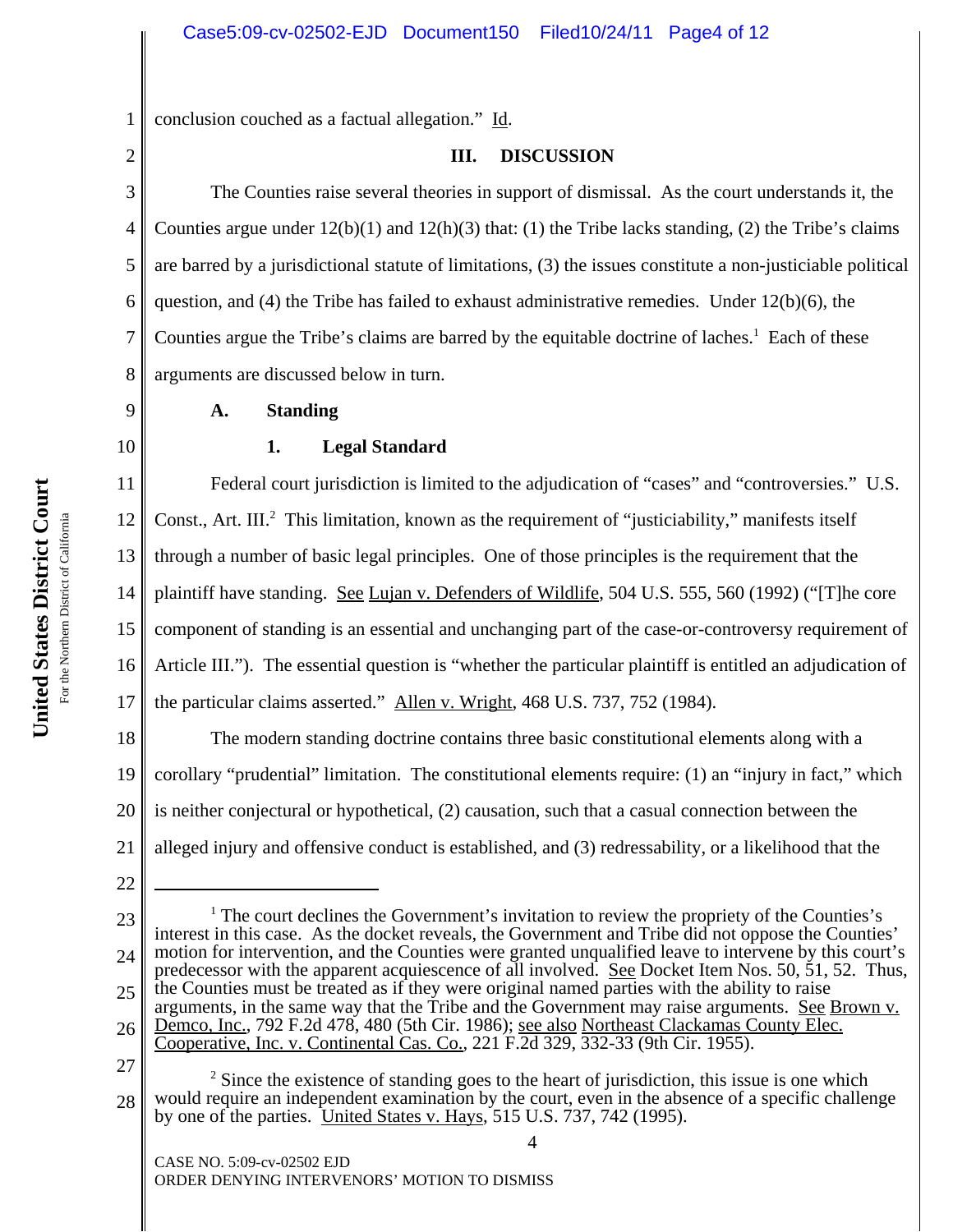1 injury will be redressed by a favorable decision. Lujan, 504 U.S. at 560-61.

2 3 4 5 6 The prudential limitation "encompasses 'the general prohibition on a litigant's raising another person's legal rights, the rule barring adjudication of generalized grievances more appropriately addressed in the representative branches, and the requirement that a plaintiff's complaint fall within the zone of interests protected by the law invoked.'" Elk Grove Unified Sch. Dist. v. Newdow, 542 U.S. 1, 12 (2004) (quoting Allen, 468 U.S. at 751).

8 The party seeking to invoke federal court jurisdiction, in this case the Tribe, has the burden of establishing the constitutional elements of standing. See Lujan, 504 U.S. at 561.

7

9

### **2. Application**

10 11 12 13 14 According to the Counties, at issue for their factual attack is whether the Tribe can demonstrate a substantial and meaningful connection to the Indians who were allegedly harmed. See United Tribe of Shawnee Indians v. United States, 253 F.3d 543, 548 n.2 (10th Cir. 2001). This, the court presumes, falls under the prudential limitation on standing in order to ensure the Tribe is asserting its own claims rather than those of others.

15 16 17 18 19 20 21 22 23 24 25 26 But if that is what must be shown, the evidence supplied by the Counties is insufficient to create a factual dispute as to that issue. In the FAC, the Tribe contends it "is an American Indian Tribe consisting of Indian members and their descendants, and/or their successors in interest, for whose benefit the United States acquired and created the Mishewal Wappo Tribe of Alexander Valley." See FAC, at ¶ 5. Apparently seeking to go beyond this allegation, the Counties' submitted two declarations: one from David H. Tennant, an attorney for the Counties (the "Tennant Declaration"), and one from Stephen Dow Beckham, Ph.D., an expert in the area of various Indian law matters (the "Beckham Declaration").<sup>3</sup> The Tennant Declaration and its attached exhibits merely establish that the Tribe is of modern creation. But the Tribe's allegation that it is consists of "descendants" and "successors in interest" shows this fact is not in dispute. More substantial is the Beckham Declaration. But even that is not sufficient to create the dispute the Counties allege. In

27

5

<sup>28</sup> <sup>3</sup> Notably, the Beckham Declaration indicates in paragraph one that it is the declaration of another individual, namely Dr. Robert B. Pamplin. The court assumes this was a mistake and construes the affidavit as that of Dr. Beckham.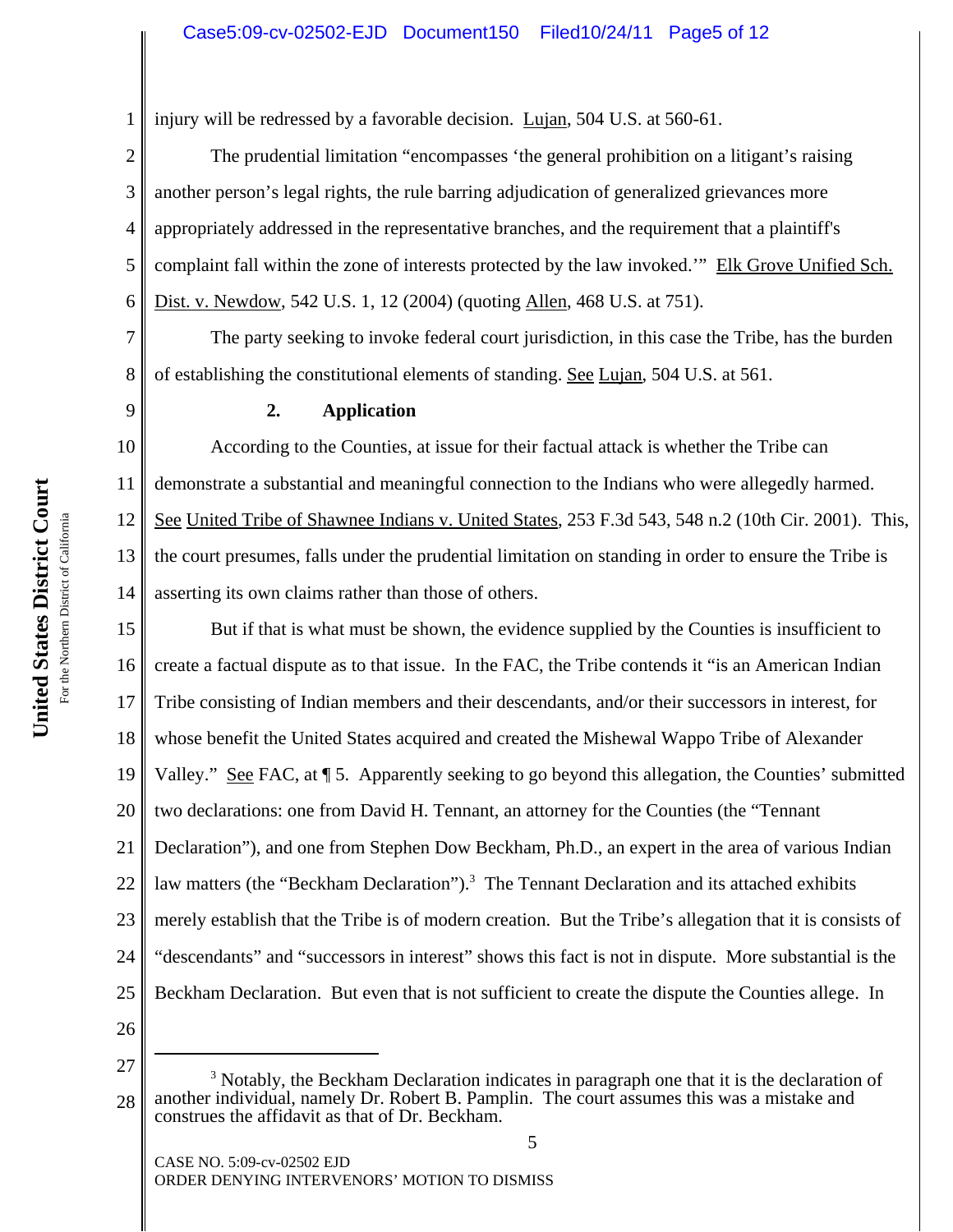1 2 3 4 5 6 7 8 9 essence, Dr. Beckham concludes that (1) the historic tribe has dispersed from the Rancheria by 1959, (2) the historic membership had no formal tribal existence at the time of termination, and (3) the Tribe's membership descends from a family not included in the census of historic members. The first two conclusions are again undisputed by the allegations in the FAC, and say nothing of the Tribe's current connection to the historic members. Simply because the historic tribe had dispersed and had no formal existence does not mean that no tribal identity was maintained, or that the member of the current members of the Tribe have no connection to such an identity. The third conclusion is entitled to little weight, since the Counties admit in their pleadings they have not reviewed the Tribe's current membership list.

10 11 12 13 14 15 16 17 18 19 20 In sum, the Court finds the Counties' evidence fails on a preliminary level to raise a factual dispute requiring resolution under  $12(b)(1)$ , and exercises its discretion not to consider it here. Sizova v. National Inst. Of Standards & Tech., 282 F.3d 1320, 1324 (10th Cir. 2002) ("A court has wide discretion to allow affidavits, other documents, and a limited evidentiary hearing to resolve disputed jurisdictional facts under Rule 12(b)(1)."). Furthermore, the court finds in the interests of fairness that the Tribe should be provided with an opportunity to oppose the factual underpinnings of the Counties' evidence, rather than having to respond to such a complex matter through this rather abbreviated dismissal process. See Russell v. United States, No. CV-08-8111-PCT-MHM, 2009 WL 2929426, 2009 U.S. Dist. LEXIS 82507, at \*7 (D. Ariz. Sep. 10, 2009). Accordingly, the court will convert the Counties' standing challenge into one under 12(b)(6). The Tribe's allegations of standing are assumed true under that rule. See Meyer, 373 F.3d 1035, 1039 (9th Cir. 2004).

21 22 23 24 25 26 27 28 In the FAC, the Tribe alleges it is "an American Indian Tribe consisting of Indian members and their descendants, and/or their Indian successors in interest." See FAC, at  $\P$  5. For injury, the Tribe alleges that "[a]s a direct and proximate result of Secretary's failure to confirm membership, two-thirds of the Tribe's Rancheria was unlawfully distributed to non-members residing on the Rancheria, but not enrolled with the Tribe." See id., at  $\P$  84, 111. In addition, the Tribe "has been and continues to be ineligible for the 'protection, services and benefits of the Federal government available to Indian tribes by virtue of their status as tribes' pursuant to 25 C.F.R. § 83.2." See id. at ¶¶ 85-86, 94-95, 99, 101, 105, 107. Redress under the APA is available in this court. Thus, the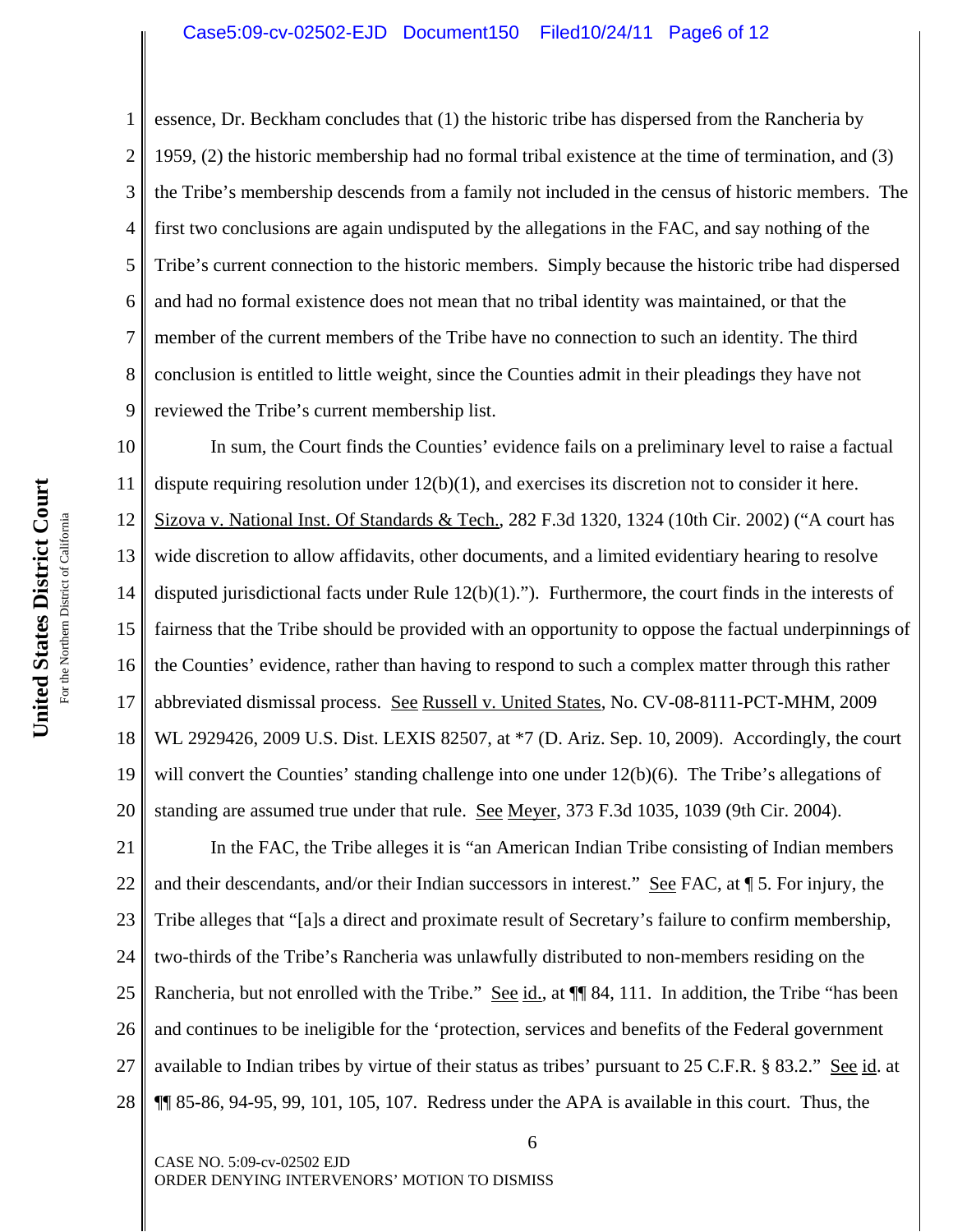1 2 Tribe's allegations are sufficient to meet the requisite elements. The Counties' motion to dismiss will be denied as to standing.

- 3 4 5 6 7 8 9 10 11 12 13 14 15 16 17 18 19 20 21 22 23 24 25 26 27 <sup>4</sup> Although the Tribe argues otherwise, it is clear that all of the APA claims are subject to § 2401(a). "APA claims are subject to a six-year statute of limitations." Hells Canyon Pres. Council v. United States Forest Serv., 593 F.3d 923, 930 (9th Cir. 2010) (citing 28 U.S.C. § 2401). The **B. Statute of Limitations** The Counties contend the Tribe's claims are time-barred. Applicable here is 28 U.S.C. § 2401(a), which states, in pertinent part: [E]very civil action commenced against the United States shall be barred unless the complaint is filed within six years after the right of action first accrues. The action of any person under legal disability or beyond the seas at the time the claim accrues may be commenced within three years after the disability ceases.<sup>4</sup> But as the Government suggests, the Counties' ability to maintain an argument based on § 2401(a) depends on whether the statute is jurisdictional or procedural. This is because  $\S$  2401(a), by its own terms, applies only to claims brought against the Government. In that regard, it is distinct from other more general limitation statutes in that it explicitly identifies the party to which it endures. It therefore follows that *only* the Government may invoke it as a defense or waive its application. See Powers v. Ohio, 499 U.S. 400, 410 (1991) ("In the ordinary course, a litigant must assert his or her own legal rights and interests, and cannot rest a claim to relief on the legal rights or interest of third parties."); see also Chailland v. Brown & Root, Inc., 45 F.3d 947, 951 n.9 (5th Cir. 1995) ("It is a well established general rule that parties may not raise defenses that are not their own."); see also United States v. Metropolitan St. Louis Sewer Dist., 952 F.2d 1040, 1043 (8th Cir. 1992). In arguing for a jurisdictional application of § 2401 (a), the Counties rely primarily on Hopland Band of Pomo Indians v. United States, 855 F.2d 1573 (Fed. Cir. 1988). There, Plaintiff appealed a judgment of the United States Claims Court which, inter alia, dismissed the Plaintiff's complaint as barred by the 6-year statute of limitations for presentation of claims as stated in 28 U.S.C. § 2501. Plaintiff argued on appeal that the statute of limitations should be tolled due to the
- 28 Tribe's citation of two district court cases, which it mysteriously characterizes as Ninth Circuit precedent, do not support a contrary conclusion.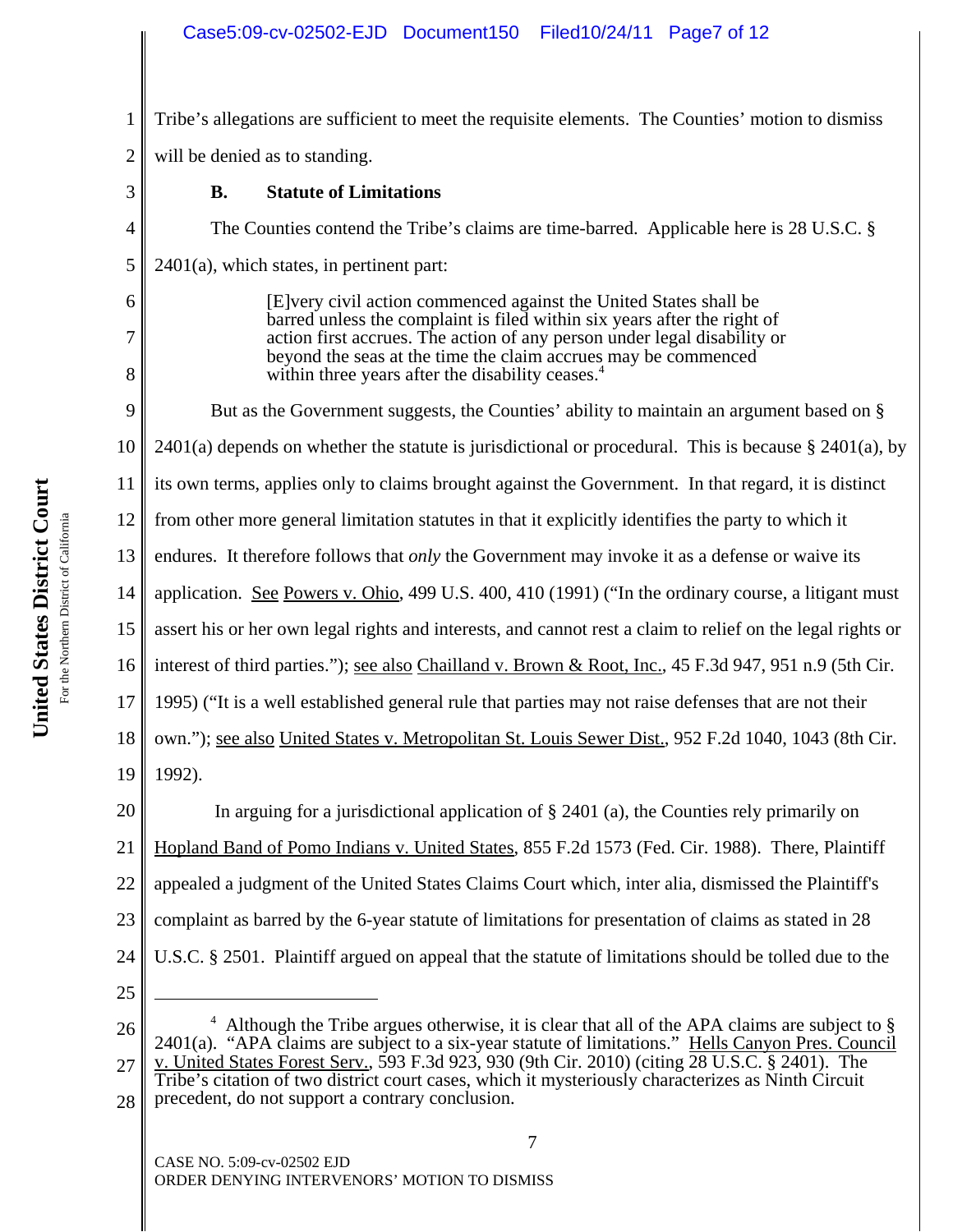### Case5:09-cv-02502-EJD Document150 Filed10/24/11 Page8 of 12

1 2 3 4 5 "apparent unfairness of allowing the government to rely on the statute of limitations when the Band's practical difficulties in organizing and bringing suit allegedly stemmed from government actions" terminating the tribe. Hopland, 855 F.2d at 1579. In other words, Plaintiff contended the claims at issue could not have been presented earlier since Plaintiff was unable to bring claims on its behalf after tribal termination and prior to restoration.

6 8 9 The Federal Circuit disagreed, however, but held the Claims Court should have dismissed for lack of jurisdiction. Id. at 1582. The court reasoned that since the 6-year period in § 2501 is "an express condition of the government's consent to be sued, courts are without jurisdiction to expand that period explicitly provided by Congress." Id. at 1578.

10 11 12 The Supreme Court has since come to a similar conclusion. In John R. Sand & Gravel Co. v. United States, 552 U.S. 130 (2008), the Court reiterated that the 6-year limitations period in § 2501 is a jurisdictional bar and not subject to equitable tolling. Sand, 552 U.S. at 136.

13 14 15 16 17 18 But the analyses of Hopland - and John R. Sand for that matter - do not neatly translate to § 2401(a) because § 2501 has been long interpreted as a jurisdictional statute. Id. at 134 ("The Court" has sometimes referred to the time limits in such statutes as 'jurisdictional.' This Court has long interpreted the court of claims limitations statute as setting forth this second, more absolute, kind of limitations period." (internal citations omitted)). Section  $2401(a)$ , in contrast, has no such comparable history.

19 20 21 22 23 24 25 26 27 28 Moreover, the Ninth Circuit has expressly found that § 2401(a) is not a jurisdictional bar. "Because the statute of limitations codified at 28 U.S.C. § 2401(a) makes no mention of jurisdiction but erects only a procedural bar...we hold that  $\S$  2401(a)'s six-year statute of limitations is not jurisdictional, but is subject to waiver." Cedars-Sinai Medical Center v. Shalala, 125 F.3d 765, 770 (9th Cir. 1997). Although the continued vitality of Cedars-Sinai has since been questioned in light of John R. Sands (see Aloe Vera of Am., Inc. v. United States, 580 F.3d 867, 872 (9th Cir. 2009)), it nonetheless remains the law of this circuit and has recently been applied as such. See Wilton Miwok Rancheria v. Salazar, 2010 WL 693420, 2010 U.S. Dist. LEXIS 23317, at \*15 (N.D. Cal. Feb. 23, 2010) ("In the Ninth Circuit, however, Cedars-Sinai still is controlling law, and this Court finds the district court authority from within the circuit to be persuasive."); Sierra Club v. Johnson, 2009 WL

8

CASE NO. 5:09-cv-02502 EJD ORDER DENYING INTERVENORS' MOTION TO DISMISS

7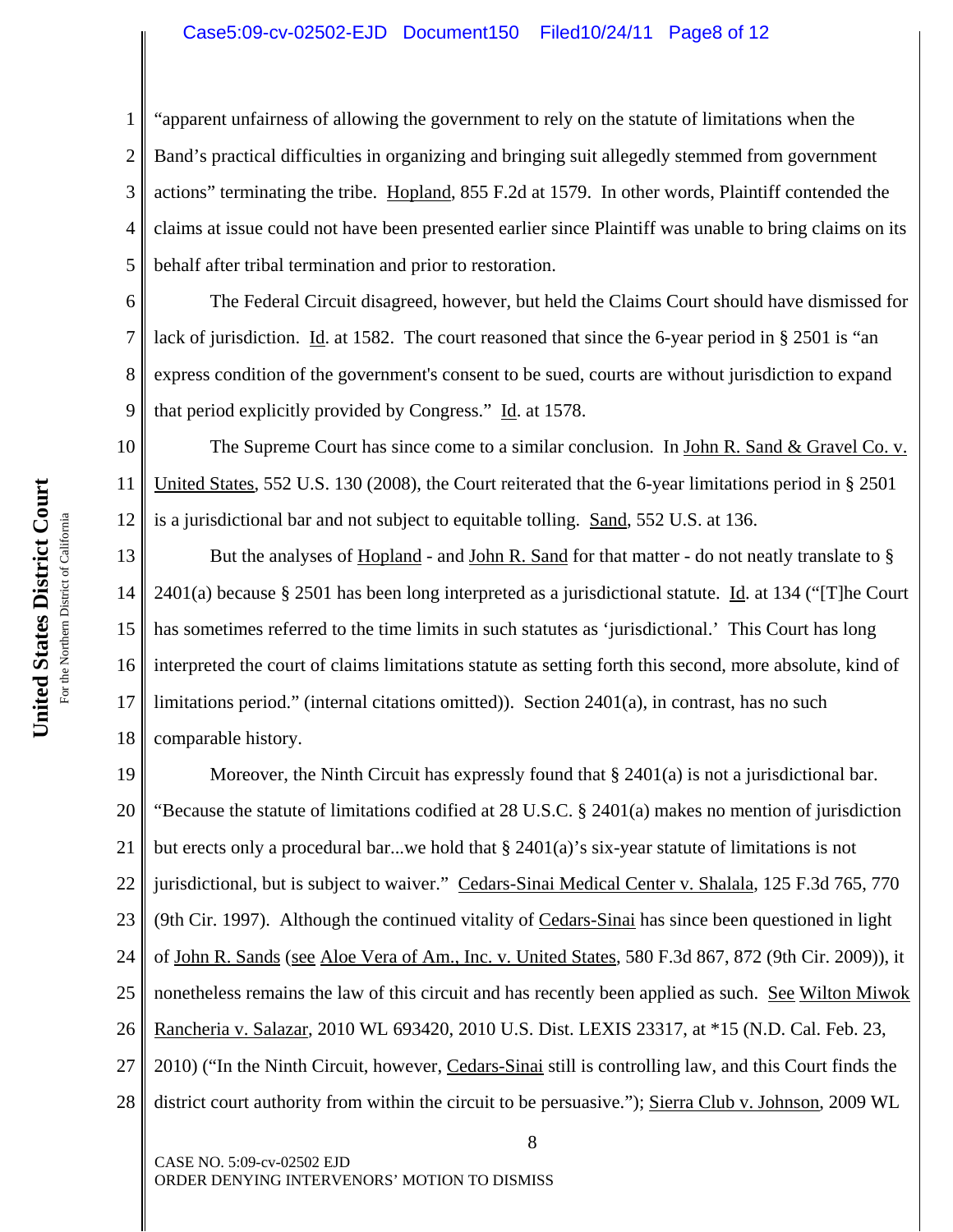1 2 3 4 5 6 7 8 9 10 482248, 2009 U.S. Dist. LEXIS 14819, at \*25 (N.D. Cal., Feb. 25, 2009) ("This order declines to find that Sand alters the Ninth Circuit's pronouncement that Section 2401(a) is not jurisdictional."); Crosby Lodge, Inc. v. Nat'l Indian Gaming Comm'n, 2008 WL 5111036, 2008 U.S. Dist. LEXIS 98001, at \*14 (D. Nev. Dec. 3, 2008) ("[T]his court declines to read John R. Sand & Gravel Co. as altering the Ninth Circuit's previous conclusion that  $\S 2401(a)$  is not jurisdictional in nature."); Public Citizen, Inc. v. Mukasey, 2008 WL 4532540, 2008 U.S. Dist. LEXIS 81246, at \*24 (N.D. Cal., Oct. 9, 2008) ("Sand involves a different statute of limitations, and the Ninth Circuit has not had the occasion to address Sand's applicability, if any, to the [Federal Administrative Procedure Act]. This court sees no reason to attempt to extend Sand's holding and find such application now.").

11 12 13 Because this court finds persuasive the determinations of its fellow district courts, the Counties' jurisdictional argument is rejected. As a result, the Motion must be denied as to the statute of limitations since the Counties cannot maintain it as a procedural defense.

14

## **C. Laches**

15 16 17 The Counties argue the claims contained in the FAC are barred by the traditional doctrine of laches, as well as the formulation of laches utilized by the Supreme Court in City of Sherrill v. Oneida Indian Nation, 544 U.S. 197 (2005).

18 19 20 21 26 27 28 Laches is an equitable time limitation on a party's right to bring suit." Boone v. Mech. Specialties Co., 609 F.2d 956, 958 (9th Cir. 1979). It works to penalize inexcusable dilatory behavior by preventing a plaintiff from pursuing stale claims. See Jarrow Formulas, Inc. v. Nutrition Now, Inc., 304 F.3d 829, 838 (9th Cir. 2002). "The laches analysis consists of two questions: (1) Was the plaintiff's delay in bringing suit unreasonable? and (2) Was the defendant prejudiced by the delay?" Church & Dwight Co., Inc. v. Mayer Lab., Inc., No. C-10-4429 EMC, 2011 WL 1225912, 2011 U.S. Dist. LEXIS 35969, at \*71-72 (N.D. Cal. Apr. 1, 2011) (citing Internet Specialties West, Inc. v. Milon-Digiorgio Enters., 559 F.3d 985, 989-993 (9th Cir. 2009)). If both of these questions are answered in the affirmative, laches may bar a plaintiff's claims. Au-Tomotive Gold, Inc. v. Volkswagen of Am., Inc., 603 F.3d 1133, 1139 (9th Cir. 2010).

Sherrill is an illustration of laches in application. In that case, the Oneida Indian Nation

9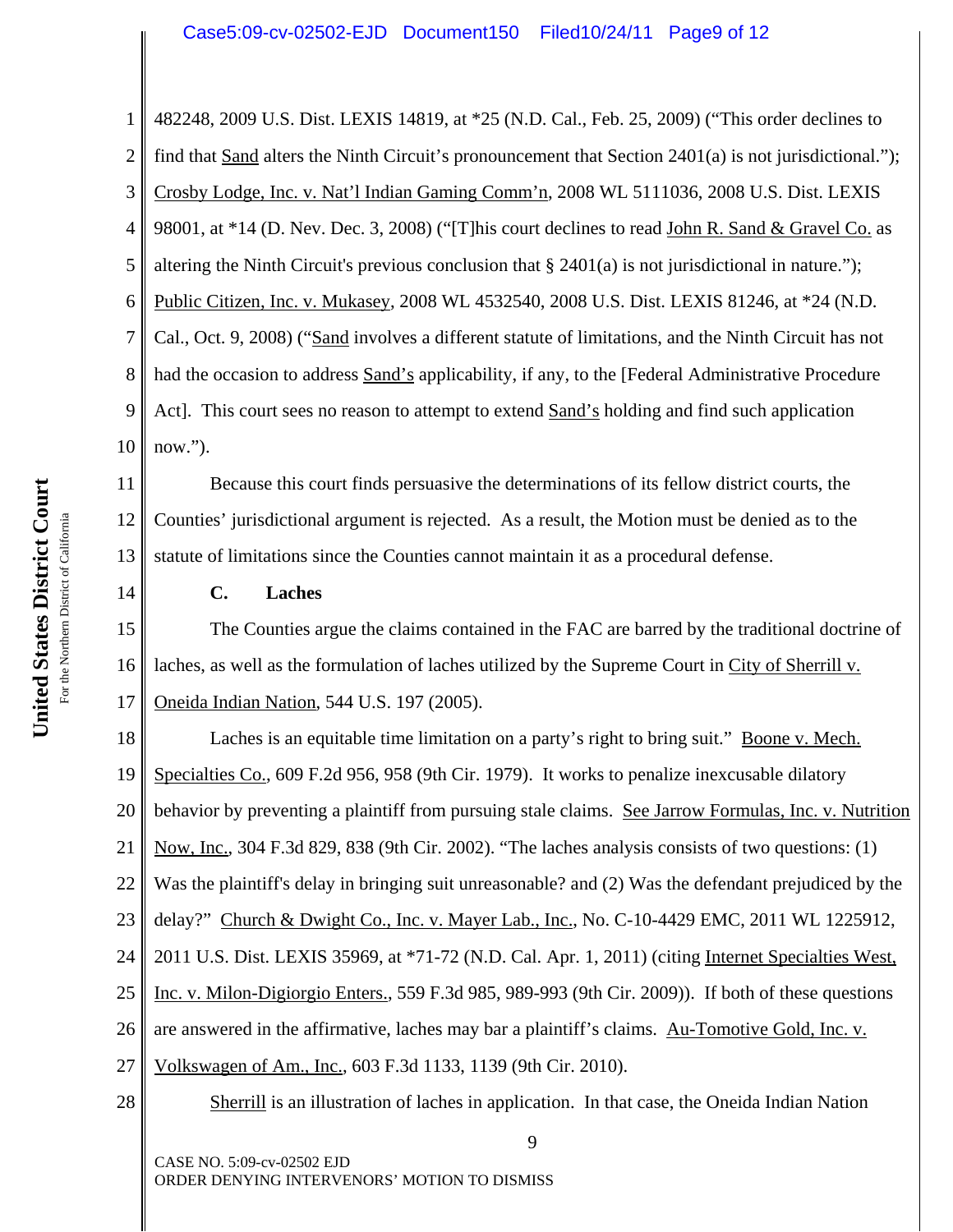("OIN") sought to gain sovereign control and thereby exempt from taxes former aboriginal land located within the present-day city of Sherrill, New York. The parcels at issue, which OIN purchased from private land owners in 1997 and 1998, were not contiguous but had at one time formed a portion of the traditional Oneida reservation. Armed with Supreme Court precedent recognizing its possessory rights for the purpose of pursuing damages against modern state and local governments, OIN sought to assume actual sovereign control over the acquired parcels, independent from that of Sherrill and the state of New York. The District Court and a divided Court of Appeals agreed with OIN, ultimately finding the land at issue constituted "Indian country" as that term is defined by statute.

10 11 12 13 14 15 16 17 18 19 20 21 But the Supreme Court reversed. Sherrill, 544 U.S. at 221. Although laches had not been raised in the district and appellate proceedings, the Court independently determined that OIN had unreasonably delayed in raising claims to the land because, in the 200 years which had elapsed since the historical Oneidas ceded the land to New York, neither OIN nor its predecessors had previously sought to challenge state control. Id. at 216-17. In addition, the Court reasoned that Sherrill, the state of New York, and the individuals presently residing on the land would be prejudiced if the OIN claims were allowed to proceed due to "justifiable expectations" created over the period of state control. Id. at 215. The land had by then undergone dramatic changes, all of which would be disrupted if sovereign control was returned to OIN. Id. at 216-17. Finally, the Court found prejudice in the "checkerboard of alternating state and tribal jurisdiction" that would result in a parcel-by-parcel governance shift. Id. at 219-20. For these reasons, the Court held the equitable doctrines of laches, acquiesence and impossibility barred OIN's claims. Id. at 221.

22 23 24 25 26 27 Here, it is understandable why the Counties would seek the application of laches. Much like the OIN in Sherill, the time period between termination of the Rancheria and initiation of the instant case is significant, and could support a determination of unreasonable delay. In addition, the Counties may have developed "justifiable expectations" in their use of the acquired lands and developed them in reliance, much like the city of Sherrill. But at this point, the Counties have only raised the possibility that laches *may* apply, not that it actually *does* apply.

28

The reason for this conclusion comes from the context in which this argument appears.

10

CASE NO. 5:09-cv-02502 EJD ORDER DENYING INTERVENORS' MOTION TO DISMISS

1

2

3

4

5

6

7

8

9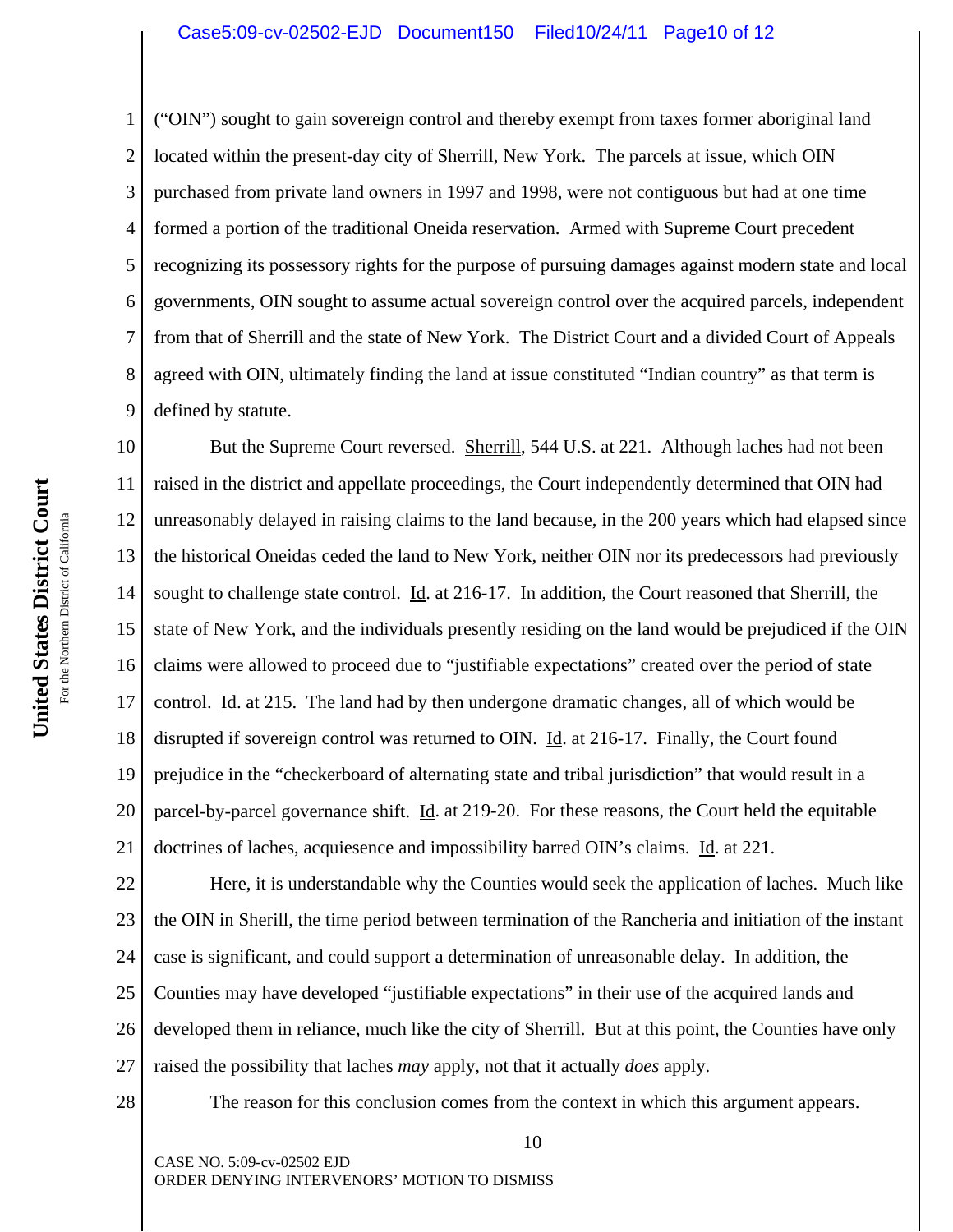2 3 4 5 6 7 8 While the lines for this motion have been somewhat blurred, laches is analyzed under  $12(b)(6)$ . Since that rule generally precludes consideration of evidence outside the complaint and resolves all doubt in favor of plaintiff, it poses a nearly insurmountable obstacle to the facts-sensitive inquiry associated with laches. As aptly recognized by one of this court's contemporaries, laches is "ill-suited for a motion to dismiss for failure to state a claim." Italia Marittima, S.P.A. v. Seaside Transp. Servs., LLC, No. C 10-0803 PJH, 2010 WL 3504834, 2010 U.S. Dist. LEXIS 92771 at \*16 (N.D. Cal. Sept. 7, 2010); see also Huseman v. Icicle Seafoods, Inc., 471 F.3d 1116, 1127 (9th Cir. 2006).

9 10 11 12 13 14 15 16 17 18 Looking to the FAC, delay may be apparent. However, a finding that such delay was unreasonable cannot be made based only on the Tribe's allegations. In fact, the Tribe has included allegations which, if proven, could ultimately preclude application of an equitable bar. Moreover, neither the allegations in the FAC nor the attachments offered by the Counties support a finding of prejudice similar to that found by the Supreme Court in Sherrill. In contrast to the sparse materials presented here, the Sherrill Court had before it a record developed through a litany of summary judgment and related motions simultaneously decided by the trial court. It was only with that type of complete record that the Court could, on its own volition, conduct the critical analysis of the facts required by laches. That cannot be done here, and prejudice cannot be assumed.<sup>5</sup> Thus, the motion to dismiss is denied as to laches.

19

1

#### **D. Political Question and Failure to Exhaust Administrative Remedies**

20 21 22 23 The Counties' final arguments require minimal discussion. The Tribe's claims do not constitute a non-justiciable political question because the Tribe is not seeking federal recognition in the first instance pursuant 25 C.F.R. § 83. To the contrary, the Tribe contends it never ceased to exist due to a failure to observe termination procedures and seeks relief under the APA. That

- 24
- 25

26 27 28 <sup>5</sup> The court has undertaken this analysis assuming, as the Counties seem to do, that laches would bar all of the Tribe's claims if the Counties demonstrate prejudice similar to that found in<br>Sherrill. But it is worth noting that land within municipal control was directly at issue in Sherrill, and the loss of that land by the city after a long period of exclusive possession obviously implicates concerns of prejudice. Here, the same direct link does not appear to exist between this action and a loss of land by the Counties. While the court recognizes acquisition of land is suggested in the FAC's prayer, the Tribe only requests the transfer of land already held by the Department of the Interior. It is possible then that Sherrill is distinguishable to the point of inapplicability.

11